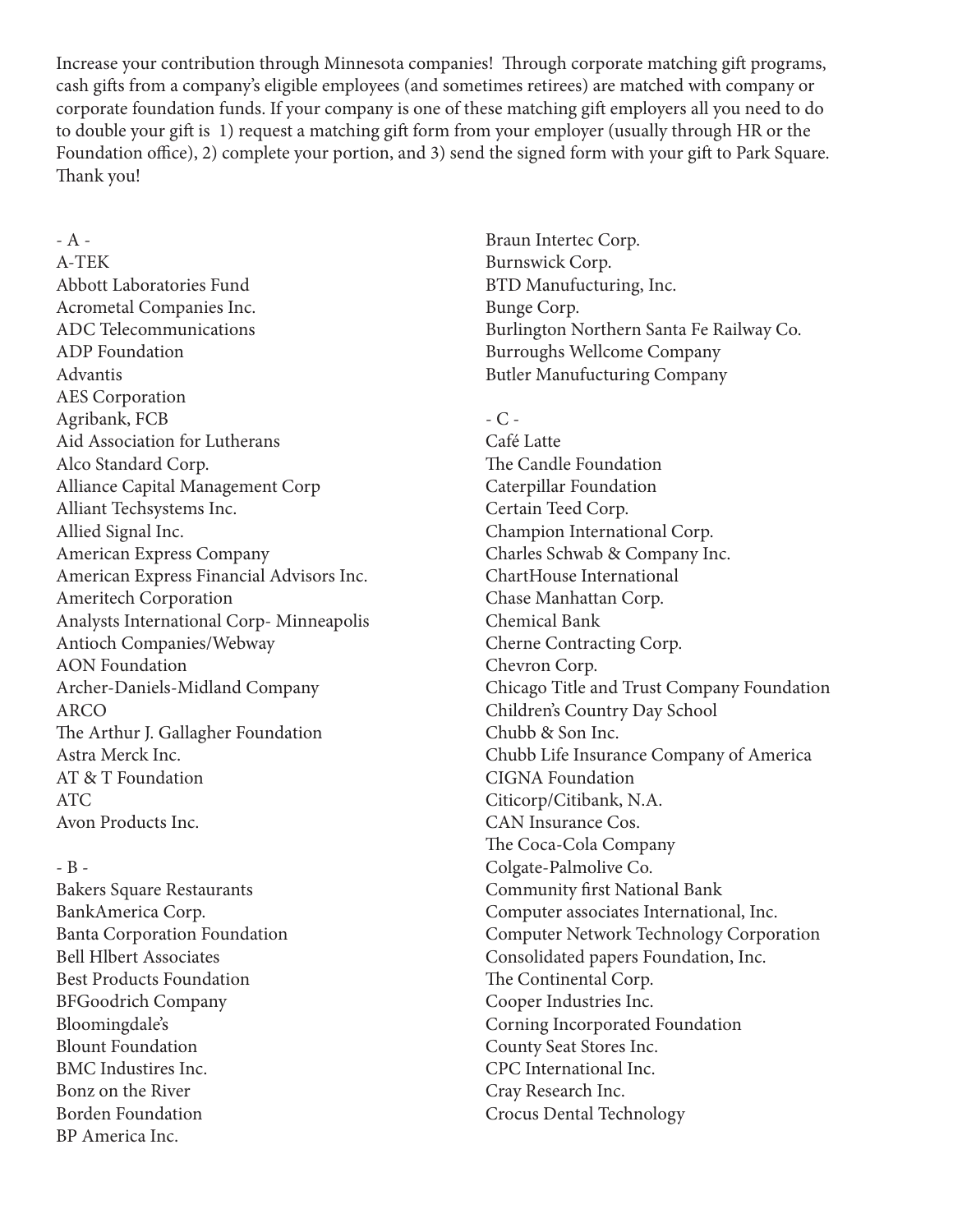- D - Dain Rauscher Foundation DEKALB Genetics Foundation Deluxe Corporation Foundation Diversified Pharmaceutical Services Dow Corning Dorporation

### - E -

Eastern Enterprises Eaton Corporation Ecolab Foundation Elf Atochem North American Foundation Eli Lilly and Company Foundation Emerson Electric Co. Empak Inc. Enron Corp. Equitable Life Assurance Society ET Nurse Consultants PA Exxon Corporation

# - F -

Federated Department Stores, Inc. Fel-Pro Fingerhut Companies, Inc. Fireman's Fund Insurance Company First Data corporation Fortis Companies

# $-G -$

Gannett Communities Fund General Mills Foundation General Re Corporation Georgia-Pacific Corp. Gillette GlaxoSmithKline Foundation Glazco Inc. Green Tree Finance Foundation Guidant Foundation

- H - Harsco Corporation Fund Hartford Steam Boiler Inspection & Insurance Company Hartzell Manufacturing Inc. Henry A. Bromelkamp & Co. Heublein Foundation Inc. Hickory Tech Corporation Foundation Highline Distributing Inc. HJ Heinz Company Foundation Hoechst Celanese Corp. The Home Depot Honeywell Inc. Houghton Mifflin Company

## $-I -$

IBM Corp. IMC Fetilizer Inc. IMCERA The Interlake Foundation International Design Center INVEST Financial Corporation ITW

## - J -

Jiffy Lube John Hancock Mutual Life Insurance Company John G. Kinnard & Co. Johnson & Higgins Johnson & Johnson Family of Companies Johnson Controls Inc. Jostens Inc.

- K - Karlsson Consulting Kemper Kemper National Insurance Companies Kennametal Foundation KFC King Dontrols Kmart Dorp. Kraft Foods, Inc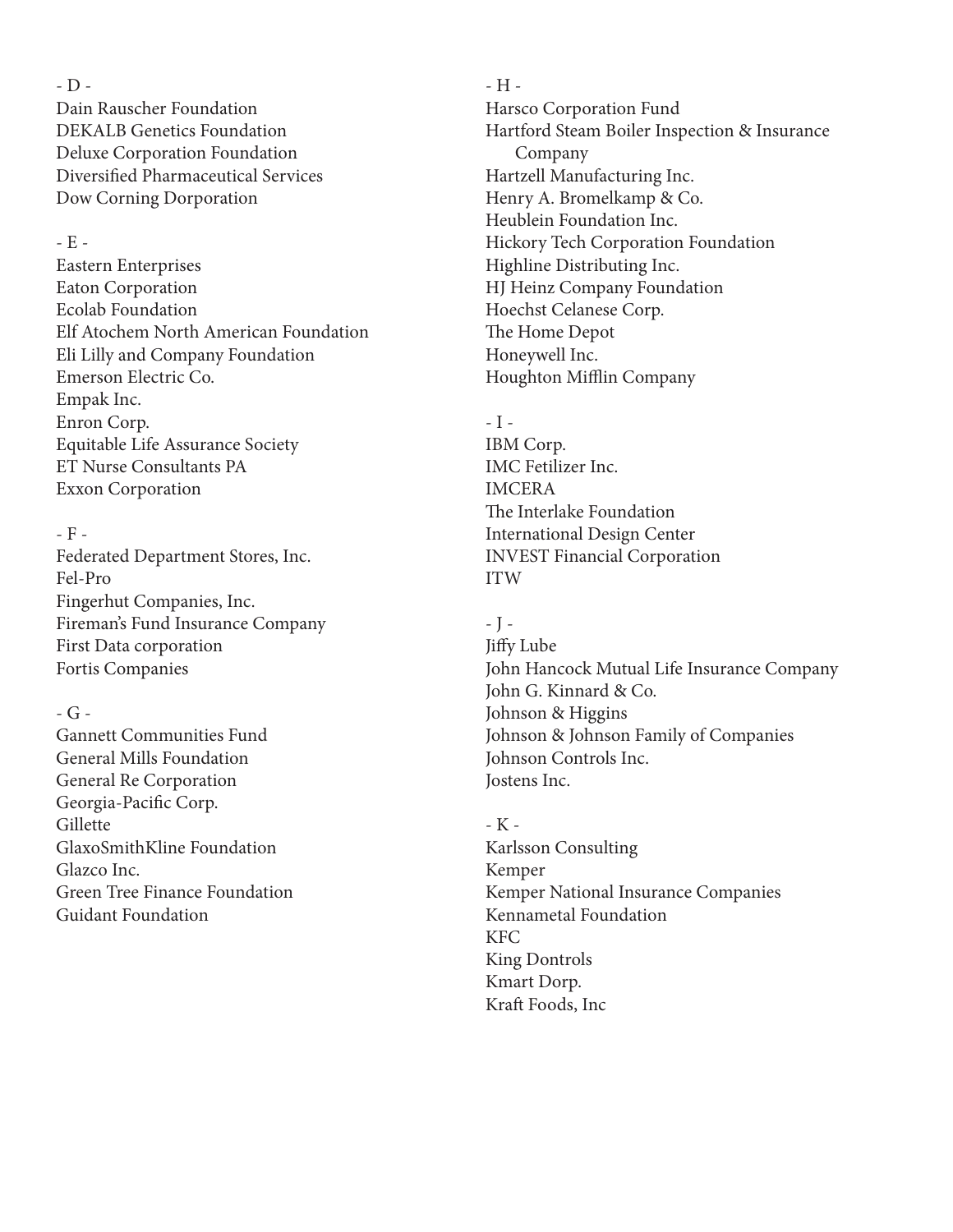- L - Lloyd's Food Products, Inc. Lotus Corporation Lucent Technologies Lutheran Brotherhood

### - M -

Macy's MA Hanna Company Manulife Financial Maritz Inc. Marquette Bancshares, Inc. Massachusetts Mutual Life Insurance Company Maurices Inc. The May Department Store Company McDonald's Corp. MCG/Healthcare The McGraw-Hill Foundation Inc. The McNeely Foundation MEDTOX Laboratories Inc. Merck Company Foundation Meredith Corporation Merrill Lynch & Company Foundation Inc. Michigan Bell Telephone Company MicroAssist Inc. Microsoft Corp. Midcontinent Media Foundation Minnegasco Minnesota Mutual Life Mobil Oil Corp. Montgomery Ward Mororola Foundation MTS Systems Corp. Murphy's Oil USA Inc. The Mutual Group (U.S.) Mutual of New York

### - N -

Nabisco foods Group Nalco Chemical Company National City Bank Foundation National Computer System NCR Corporation Nemadji Research Corporation New Culture Center in the Midwest NSP NSP-WI NYNEX Family of Companies

 $-$  O  $-$ The Olive Garden Osmonics Inc. Otis Elevator Co.

### - P -

Pella Rolscreen Foundation Pennzoil Company PepsiCo Foundation Inc. Pfizer Inc. Phillip Morris Companies Inc. Pitney Bowes Inc. Pizza Hut PPG Industries The Prudential Foundation

- Q - The Quaker Oats Foundation

- R - Radio Shack Ralston Purina Company Rasmussen Millwork Inc. Readers's Digest Foundation Reliastar Foundation Remmele Engineering Inc. Residential Funding Corp. The Resource Companies Reuters America Inc. Richfield Bank & Trust Co. Ridgedale Electric Inc. RJR Nabisxo, Inc. Rockler Companies, Inc. R.R Donnelley & Sons Company Ryan Construction Company of Minnesota Inc.